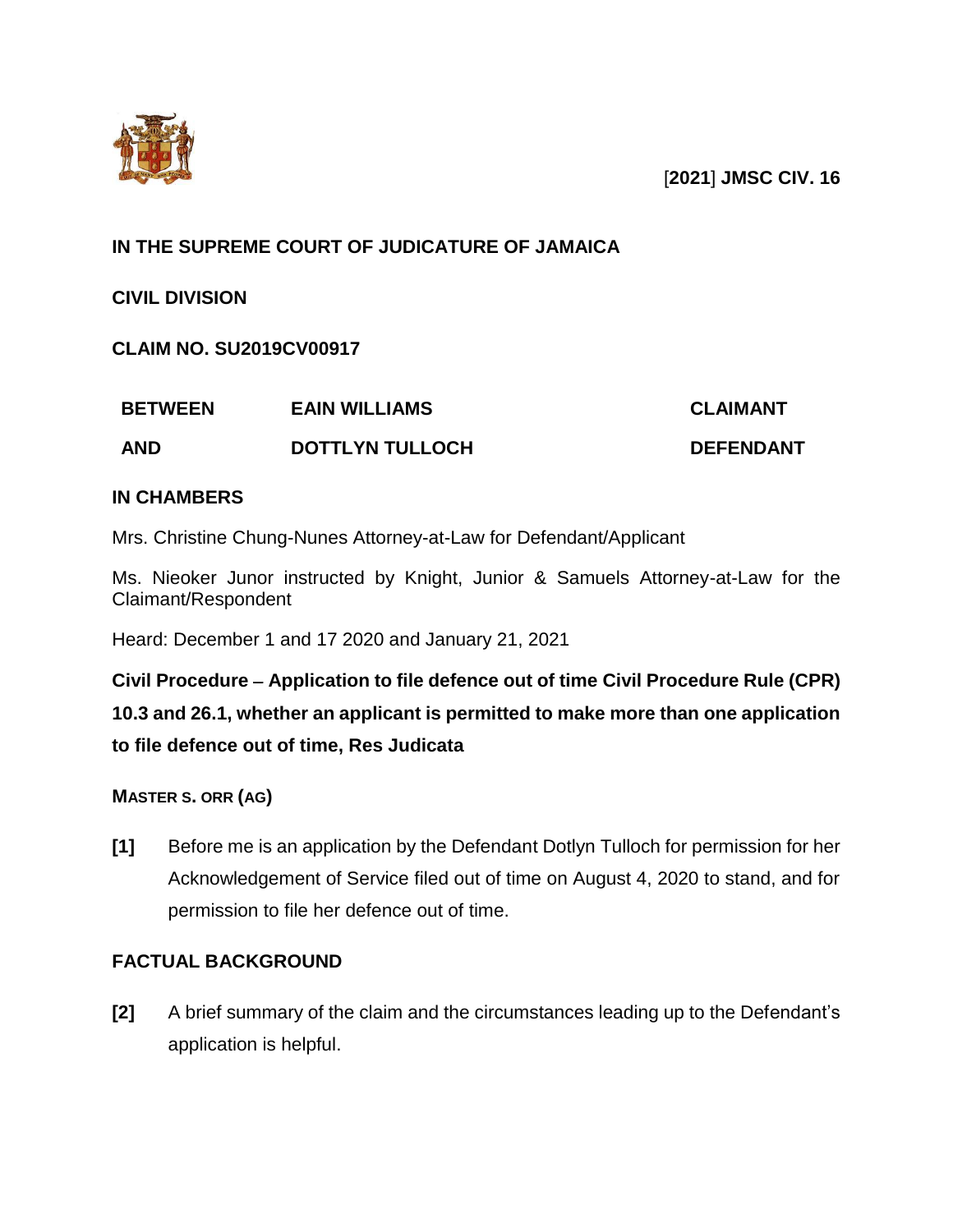- **[3]** Eain Williams and Dothlyn Tulloch are the registered owners of premises situated at Lot 72 part of Colbeck called Bowers Estate in the parish of St. Catherine.
- **[4]** By Fixed Date Claim filed on March 7, 2019 Mr. Williams seeks several declarations as to his interest in the Bowers Estate property. It is clear that he wishes to realize his interest as in addition to the declaration sought, he asks that the Defendant be directed to purchase his 50% interest in the property or in the alternate that same be placed on the open market and the net proceeds of sale shared equally between them.
- **[5]** The Claimant served the Fixed Date Claim and supporting affidavit on the Defendant by registered post pursuant to the order of Master Harris of April 25 2019, authorizing service out of the jurisdiction and by registered post.
- **[6]** The Affidavit of Service filed on behalf of Dorothy Franklyn, process server on July 2, 2019 exhibits the registered receipt slip dated June 20, 2019. This is the date on which Miss Franklyn stated that she posted the Fixed Date Claim and Supporting Affidavit and Acknowledgment of Service to Miss Tulloch.
- **[7]** CPR 6.6 (1) provides that the deemed date of service for documents served by registered post is 21 days after the date indicated on the post office receipt which also reflects June 20, 2019.
- **[8]** However, in the affidavit of urgency filed by Mrs. Chung-Nunes filed on May 8, 2020, she states that the Defendant was served on December 27, 2019, some six months after the documents were posted. This was never challenged by the defendant.
- **[9]** By counsel's calculations, Miss Tulloch's defence/affidavit in response to the Claimant's affidavit should have been filed and served on or around February 7, 2020.
- **[10]** No Acknowledgement of Service was filed by the Defendant.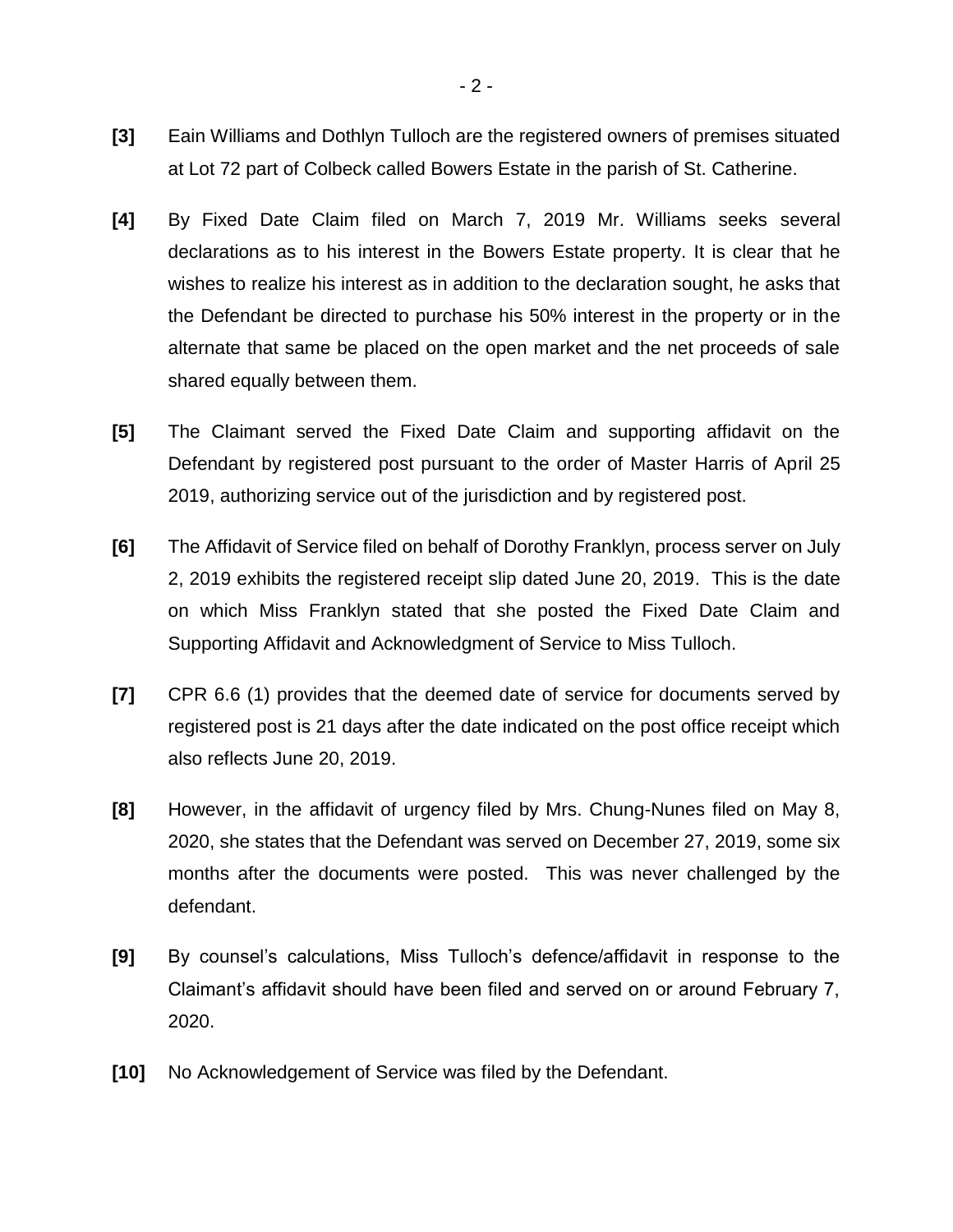- **[11]** The first application for permission to file her defence/affidavit out of time was filed on May 8, 2020, some nearly seven months after the permissible period prescribed by the rules to file her defence.
- **[12]** This application was heard on July 16 and 28, 2020 by Master Mott Tulloch-Reid and was refused. After refusing the Defendant's application the Master set the claim down for hearing before a Judge on May 5, 2021.
- **[13]** The Defendant filed a second application for leave to file her defence/affidavit out of time on September 28, 2020. This application sought an additional order that the Acknowledgement of Service filed on August 4, 2020, and after the initial hearing be permitted to stand. It is this second application that is now before me.
- **[14]** At the hearing on December 1, 2020 Mrs. Chung-Nunes made oral submissions however the scheduled time was insufficient to hear complete submissions from both parties and counsel agreed to reduce their submissions into writing.
- **[15]** Ms. Nieoker Junor raised a preliminary point as to whether the Defendant could make a second application, her first application having already been considered by Master Mott Tulloch-Reid. In her view the proper forum was in the appellate court as this court could not review the decision of a Judge of equal jurisdiction. Counsel also raised the issue of res judicata which she also believed was applicable and precluded the Defendant from making this 2<sup>nd</sup> application.
- **[16]** While I have not repeated the submissions filed on behalf of both parties, I am grateful for their industry. They can rest assured that I have given consideration to these submissions.
- **[17]** In considering the Defendants application, I must first determine;
	- (a) whether the Defendant is permitted to make this second application, or as Miss Junior submits res judicata applies and the Defendant must appeal Master Mott Tulloch-Reid's order; and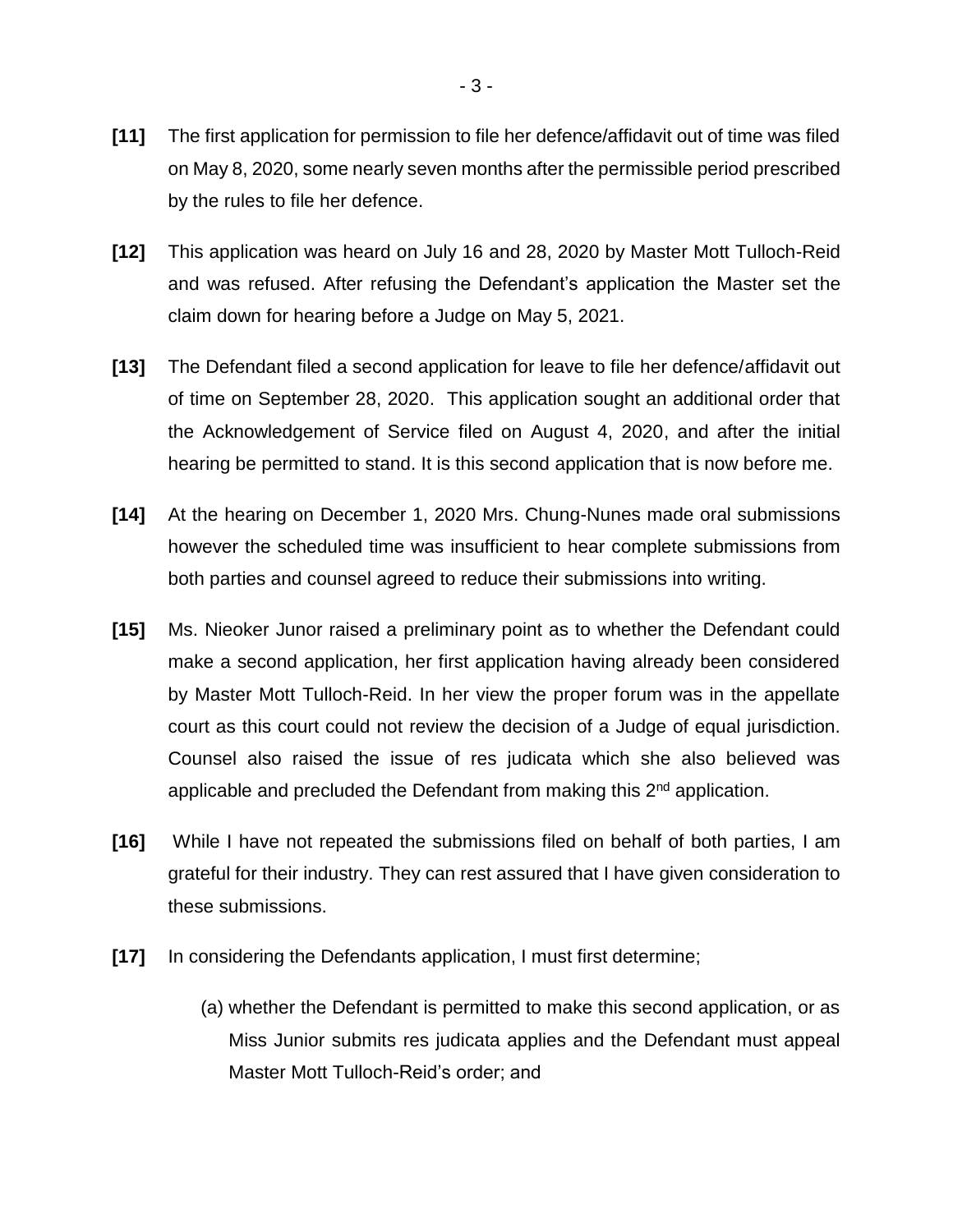(b) whether the Defendant's application should be granted and her Acknowledgment of Service filed on August 8, 2020 should be permitted to stand and she should also be given additional time to file her defence/affidavit.

#### **THE LAW**

**[18]** CPR 10, 3 (9) provides that

*"a defendant may apply for an order extending the time to file a defence",*

and rule 26.1 (2) (c) further provides that,

*"except where these rules provide otherwise the court may, extend or shorten the time for compliance with any rule, practice direction, order or direction of the court even if the application is made after the time for compliance has passed."*

- **[19]** This is the authority on which the court exercises its discretion to extend the time to file a defence.
- **[20]** The rules are silent as to the number of applications that a Defendant can make to extend the time to file his defence. In the absence of any rule prohibiting more than one application it is at the court's discretion as to the number of applications a Defendant might make. Guidance can be taken in the exercise of this discretion from other instances where the court has allowed an applicant to make more than one application in relation to interlocutory proceedings. Mrs. Chung-Nunes has relied on several decisions in relation to applications to set aside default judgments where the court determined that a Defendant can make numerous applications to set aside a default judgment in certain instances.
- **[21]** In considering whether the court could entertain more than one application to set aside a default judgment, Rowe, P (**Gordon and Gordon v W Vickers and L. Vickers** [1990] 27 JLR 67,) said that section 258 of the Judicature (Civil Procedure Code) Law enables a court or judge to set aside any judgment obtained by default upon terms as to costs or otherwise.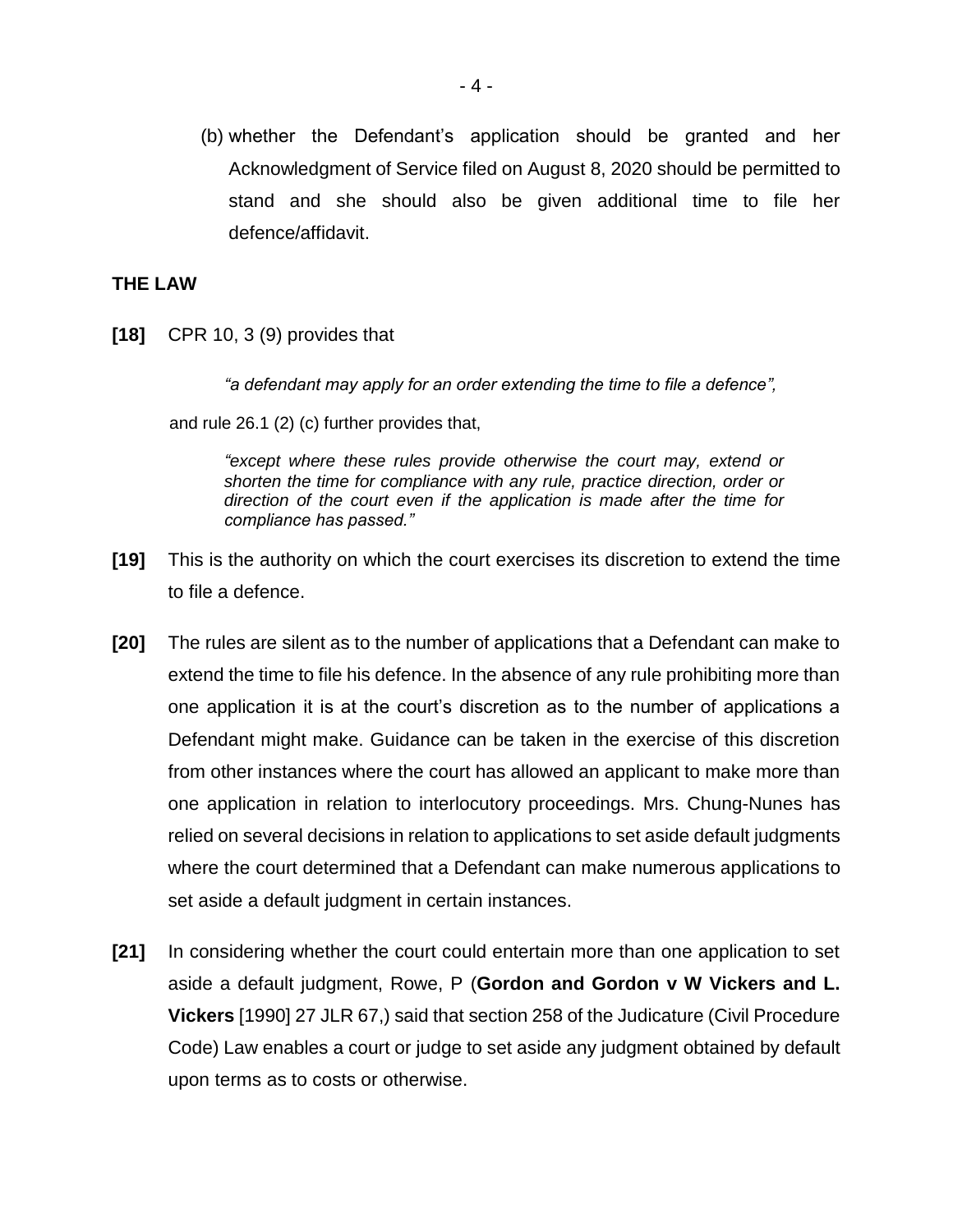- **[22]** He held that the discretion given by the section is wide and unfettered. He likened it to the UK RSC Order 27.r 15 which Lord Atkins said gives the court an unconditional discretion to set aside a default judgment (see Evans v Bartham [1937] 2 AII ER 646, 650.
- **[23]** Rowe, P's analysis of the wide unfettered powers of the old Civil Procedure Code equally apply to CPR 26.1 (2)(c).
- **[24]** Brooks, JA as he then was made a similar observation of CPR 26.1(2)(c) in **Attorney General for Jamaica and Western Regional Health Authority v Rashaka Brooks Jnr (a minor) by Rashaka Brooks, Snr (His father and next friend)** [2013] JMCA Civ. 16 where he observed that the court's powers to extend time under the CPR were also silent and provided no guidance to the court in the exercise of its discretion to extend time to file a defence. In that case the Attorney General had appealed the decision of the Master who refused to grant an extension of time permitting the Attorney General to file her defence out of time. At the hearing of the application the Defendant did not have a draft defence before the court.
- **[25]** Brooks JA (as he then was) said (at paragraph 14) that the principle that operates in the absence of specific guidance in a particular rule, is that the court is to have regard to the overriding objective in applying that rule. The overriding objective of the CPR he stated, is that courts are to strive to ensure that cases are dealt with justly.
- **[26]** He relied on that court's earlier decision in **Fiesta Jamaica Limited v NWC** [2010] JMCA Civ. 4 where the court approved an approach to assessing applications to file defences out of time. Harris, JA who gave the decision on behalf of the court relied on Lightman, J's summary of the principles governing the court's approach in determining whether leave ought to be granted on an application for an extension of time in **Commissioner of Customs and Excise v Eastwood Care**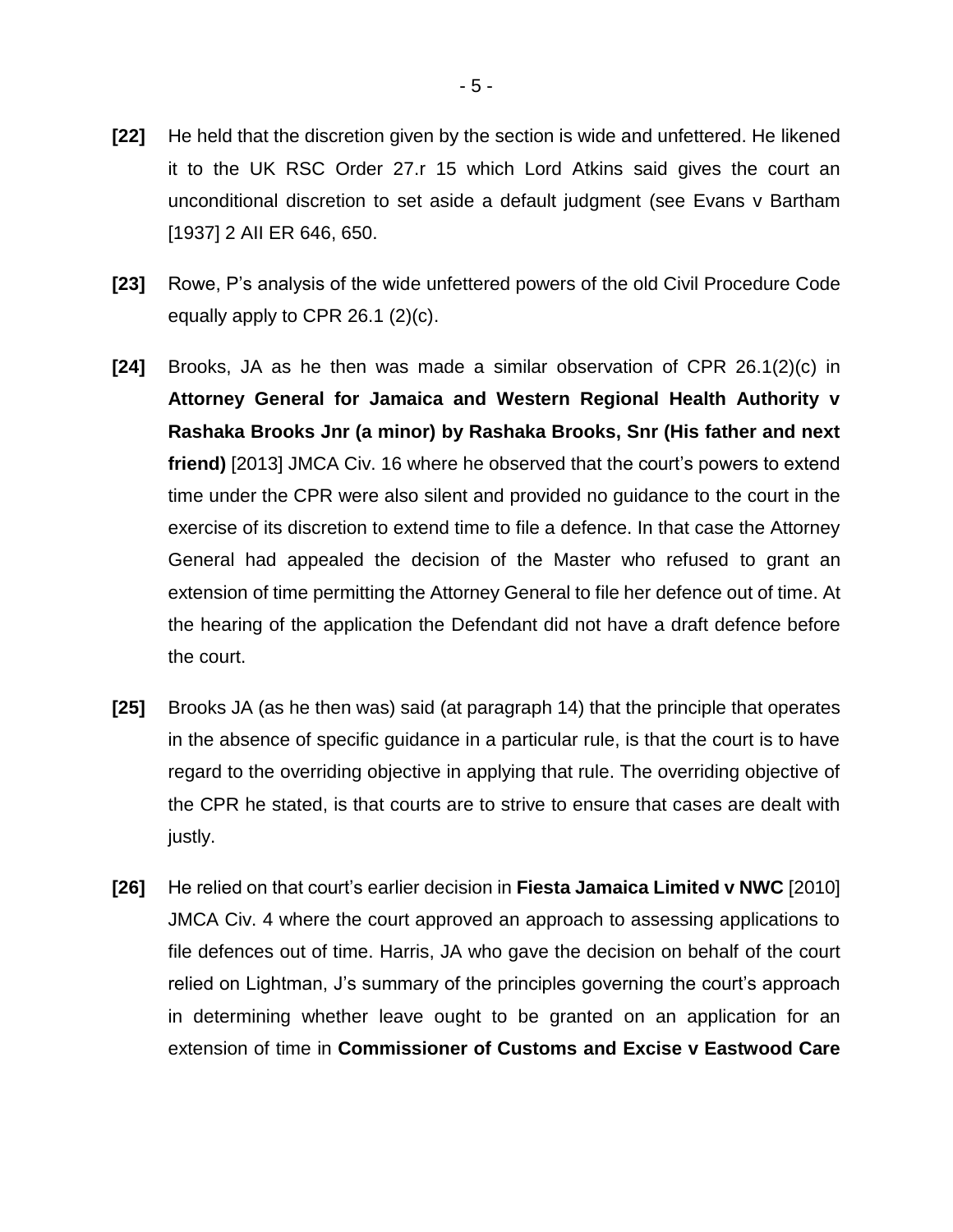**Homes (IIkeston) Ltd and Others** AII England Official Transcripts [1977-2008]

delivered 18th January 2000 where he said:

*"The position, however, it seems to me, has been fundamentally changed, in this regard, as it has in so many areas, by the new rules laid down in the CPR which are a new procedural code. The overriding objective of the new rules is now set out in Pt 1, namely to enable the court to deal with cases justly, and there are set out thereafter a series of factors which are to be borne in mind in construing the rules, and exercising any power given by the rules. It seems to me that it is no longer sufficient to apply some rigid formula in deciding whether an extension is to be granted. The position today is that each application must be viewed by reference to the criterion of justice and in applying that criterion there are a number of other factors (some specified in the rules and some not) which must be taken into account. In particular, regard must be given, firstly, to the length of the delay; secondly, the explanation for the delay; thirdly, the prejudice occasioned by the delay to the other party; fourthly, the merits of the appeal; fifthly, the effect of the delay on public administration; sixthly, the importance of compliance with time limits, bearing in mind that they are there to be observed; seventhly, (in particular when prejudice is alleged) the resources of the parties.*

- **[27]** Brooks, JA (as he then was) also expressed the view that one result of the court giving effect to the overriding objective when interpreting the rules or exercising any powers under the CPR is that the court should not adopt an inflexible stance where it is given a discretion. Each case had to be decided on its own facts.
- **[28]** I have considered several decisions on setting aside default judgments both in the Supreme Court and Court of Appeal. These are all cases in which the court considered an interlocutory application where the court had a similar wide discretion to set aside a default judgment and where the court considered whether an applicant could make more than one application.
- **[29]** A common theme running through those decisions was that "unless and until the Court has pronounced a judgment upon the merits or by consent, it is to have the power to revoke the expression of its coercive power where that has been obtained only by a failure to follow any of the rules of procedure (per Lord Atkins in **Evans v Bartlam** [1937] 2 AII ER 646, 650)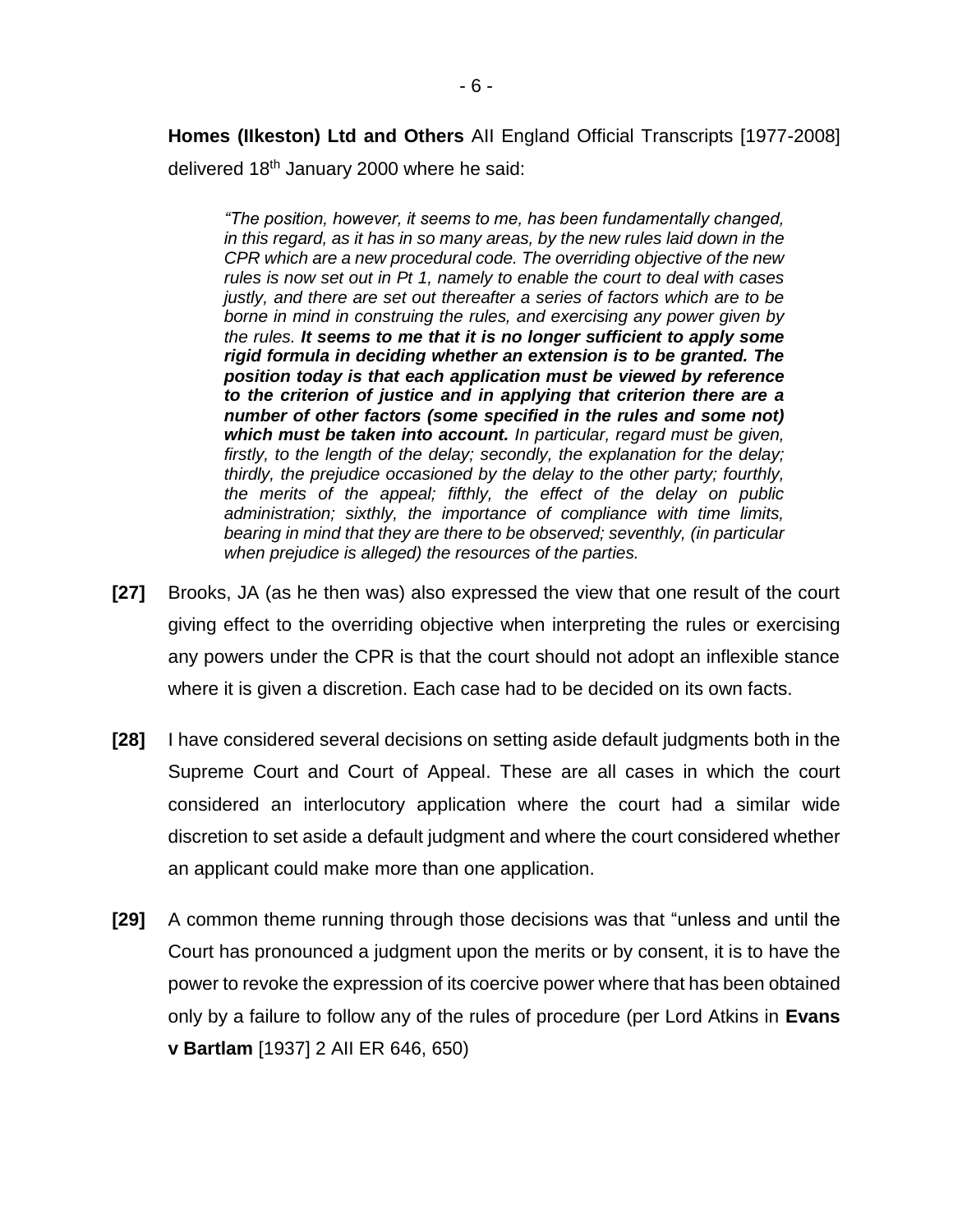- **[30]** To put it another way, *"the court may in the exercise of its discretion relieve the Defendant of the "punishment" meted out to him for his omission, tardiness, negligence or what have you, provided he begs, prays or pleads in the proper manner whether it took him two or more occasions to beg or pray properly*" (see **General Moors Co-operation v Canada West Indies Shipping Co. Ltd**, (Essays in the Jamaican Legal System 1660 - 1973 by HVT Chambers at page 65).
- **[31]** Rowe P, cautioned that these wide powers to hear several applications to set aside a default judgment *"does not mean that the court is powerless to curb an abuse of its process, nor does it mean that a Defendant against whom a default judgment has been regularly entered can make repeated applications to have it set aside without advancing new relevant facts*" (**Granville Gordon and Adelaide Gordon v William Vickers and Lucille Vickers** [1990] 27 JLR).
- **[32]** Harrison, P. P(Ag) as he then was in **Trevor McMillan et al v Richard Khouri** (unreported) SCCA III/2002 delivered on July 29, 2013 said that:

*"A second and subsequent application may be made to the same or another judge of the Supreme Court to set aside such a judgment as long as the applicant can put forward new, relevant material for consideration (Gordon et al v Vickers) [1990] 27 JLR 60. Facts may be regarded as new material, although through inadvertence or lack of knowledge such facts were not placed before the Court on the first occasion provided they are relevant…"*

**[33]** More recently the court held that:

*"A court may entertain an application to set aside a default judgment even if a previous application had been made and dismissed. It also does not matter whether the previous application was heard on the merits and the evidence in the second application need not be evidence which was not available at the time of the first (hearing) but must be new in the sense that it had not been placed before the court at the hearing of the 1st application." (Russell Holding Ltd v L and W Enterprises Incorporated and Anor 2016 JMCA Civ. 39 decided July 1, 2016).*

**[34]** Hart-Hines J (Ag) has cautioned in **Paulette Richards v North East Regional Health Authority and Ors** [2020] JMSC Civ. 90 at para 20 that;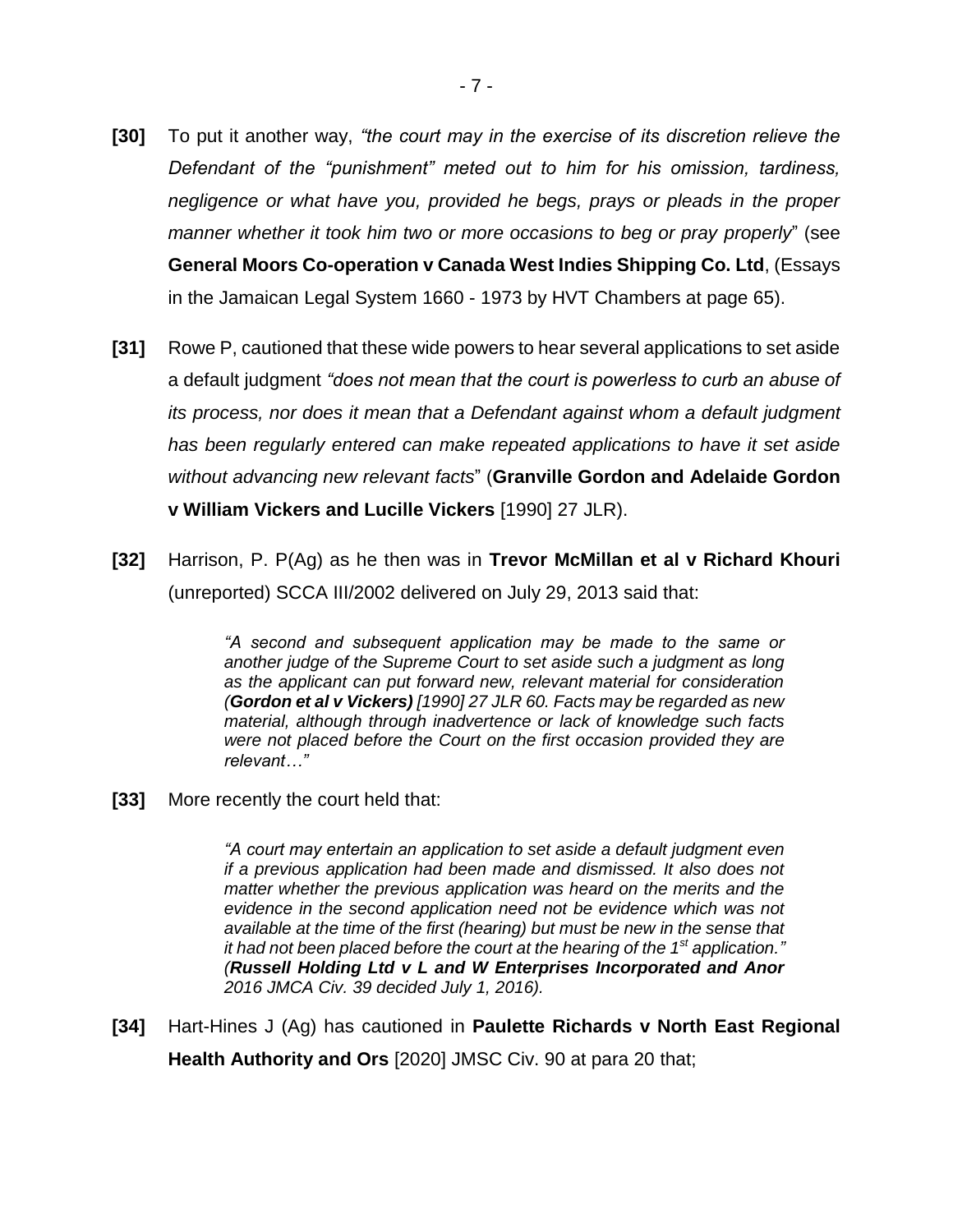*"Though the CPR is aimed at achieving great efficiency in the administration of justice, courts must always bear in mind the overriding objective of achieving fairness. Consequently, it has been repeatedly said in cases both here and in England that courts must be reluctant to deprive a litigant of the opportunity of having the case determined on the merits."*

She relied on Blackstone's Civil Procedure 2014. The commentary at paragraph 1.27 states:

*"The main concept in the overriding objective (CPR, r. 1.1) is that the primary concern of the court is to do justice. Ultimately the function of the court is to resolve issues between the parties … shutting a litigant out through some technical breach of the rules will not often be consistent with this, because the main purpose of the civil courts is to decide cases on their merits, not to reject them for procedural default."*

- **[35]** These principles are equally applicable to all applications for an extension of time to file a defence out of time.
- **[36]** They are even more relevant to this particular case where no judgment has been entered against the Defendant as CPR 12.2 prohibits a Claimant from obtaining a default judgment when the claim[A1] is commenced by a Fixed Date Claim.
- **[37]** Given the court's wide powers to set aside a default judgment where the court has not considered a case on its merits, it would seem inconsistent with the overriding objective to refuse to hear this defendant's second application. For while there has been a procedural breach of the rules, there is no sanction or coercive measure of the court that arises as a result of the Defendant's breach of the rules.
- **[38]** This inconsistency would lead to the court hearing the Claimant's Fixed Date Claim without the benefit of the evidence of Miss Tulloch and without determining the Fixed Date Claim on the merits but most importantly contrary to the overriding objective of dealing with all cases justly.
- **[39]** In her judgment Master Mott Tulloch-Reid said that (at paragraph 9):

*"The draft affidavit is not evidence and so what is contained in that document cannot be considered evidence before the court. It is what is intended to be put before the court. The evidence of merit of the Defendant's case would have to be contained in the affidavit supporting the*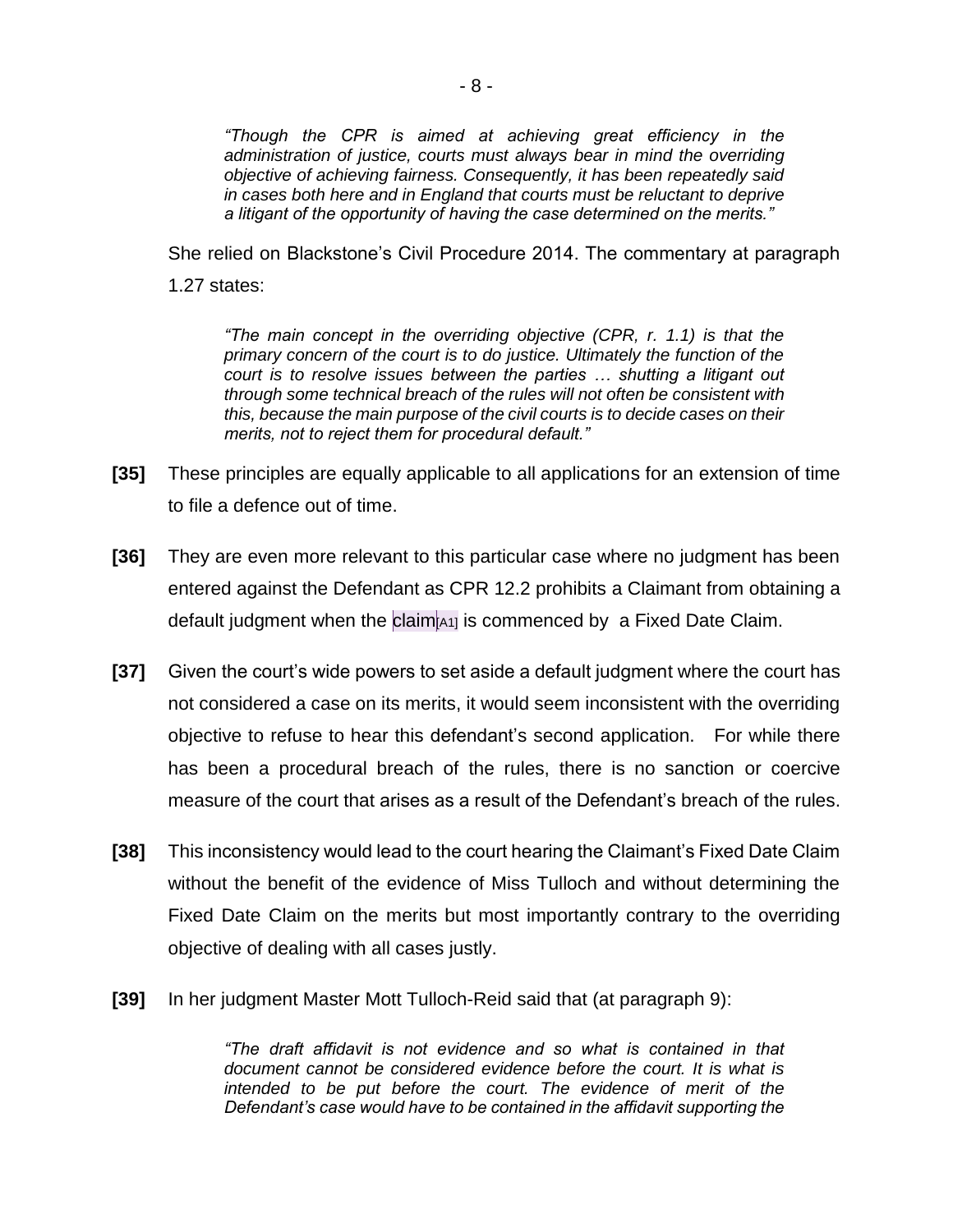*application. Unfortunately for the Defendant, that evidence is missing and the merits of the case of the party applying for the extension of time is not before me."*

She went on to find at paragraph 11 that:

*"Since there is no affidavit of merit the draft affidavit by itself is insufficient to give rise to a meritorious defence, I am unable to determine whether the Defendant would have a real prospect of successfully defending the claim, which is what filing a meritorious defence boils down to."*

- **[40]** In the circumstances I could not accept counsel's submission that the Defendant's second application would require me to review a decision of a court of equal jurisdiction, and that the Defendant must appeal Master Mott Tulloch-Reid's decision. From the learned Master's reasoning, she did not consider the Defendant's defence or whether Miss Tulloch had a good defence. She instead concluded that there was nothing before the court since she could not consider the information contained in Miss Chung Nunes' affidavit, since it was in an unacceptable format.
- **[41]** Similarly, Res Judicata would not apply because the decision on the Defendant's first application was not a decision on the merits.
- **[42]** In **Martin v Chow** [1985] 34 WIR the Court of Appeal of Trinidad and Tobago in granting the applications for an extension of time in which to lodge an appeal held that although two earlier applications had been struck out, they had not been dismissed on their merits. Accordingly, the Respondent could not plead Res Judicata so as to preclude the Applicant from making a third application.
- **[43]** The facts of that case were that there had been two previous applications to extend the time limited for lodging an appeal against the decision of the lower court. The first application was struck out as it did not disclose any grounds of appeal. The second application was struck out because the affidavit had been sworn before the date of the notice of motion.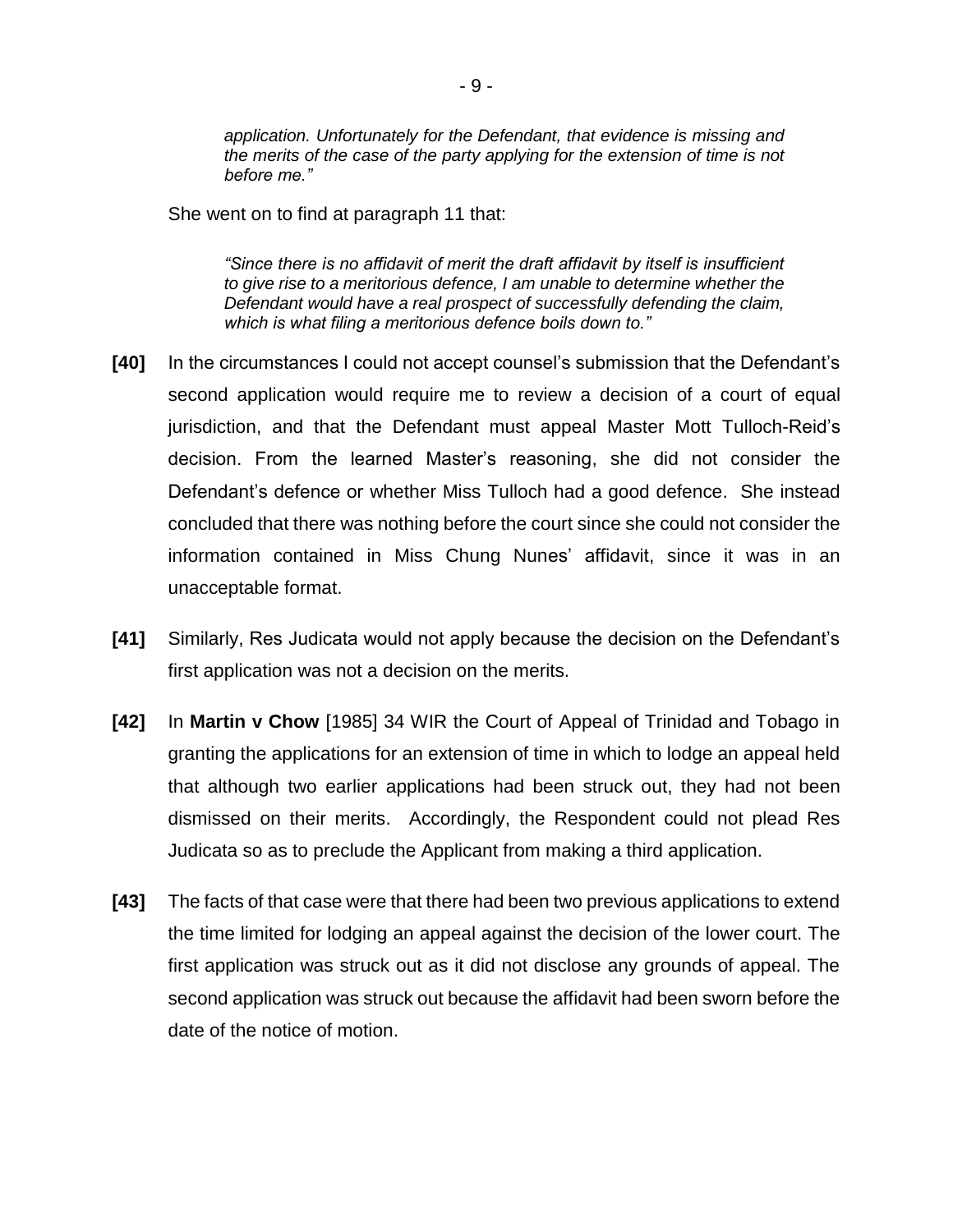- **[44]** At the hearing of the third application, the Respondent objected to the jurisdiction of the court to entertain the application on the basis that the matter was now res judicata. The court held that as there was no dismissal on the merits res judicata did not apply and the appellant's third application was properly before that court.
- **[45]** Counsel has also pointed out that Miss Tulloch's affidavit was witnessed by a notary public from a non-Commonwealth jurisdiction. As such a certificate (apostilles) is required certifying that the notary public's appointment was valid at the time of notarization.
- **[46]** This error can be cured with counsel's undertaking to provide the certificate and attach same to the affidavit before the court.
- **[47]** In light of the foregoing, I accept Miss Chung-Nunes' submissions that the peculiar circumstances of this case would permit me to consider the Defendant's second application to extend the time limited to file defence/affidavit

## **THE APPLICATION TO EXTEND THE TIME LIMITED TO FILE THE DEFENCE**

- **[48]** In determining whether to grant the Defendant's application to extend the time to file her defence, I am also guided by the criterion outlined by Panton, JA in **Leymon Strachan v Gleaner Company Limited and Dudley Stokes** (Unreported) Supreme Court, Jamaica Motion No. 12/1999 delivered on December 6, 1999.
- **[49]** Although that court was considering an application to extend the time to file an application for leave to appeal, Panton, JA set out the principles that should guide the court in considering an application to extend the time for procedural steps to be taken generally.
- **[50]** He said that in exercising its discretion the court will consider;
	- (i) the length of the delay
	- (ii) the reason(s) for the delay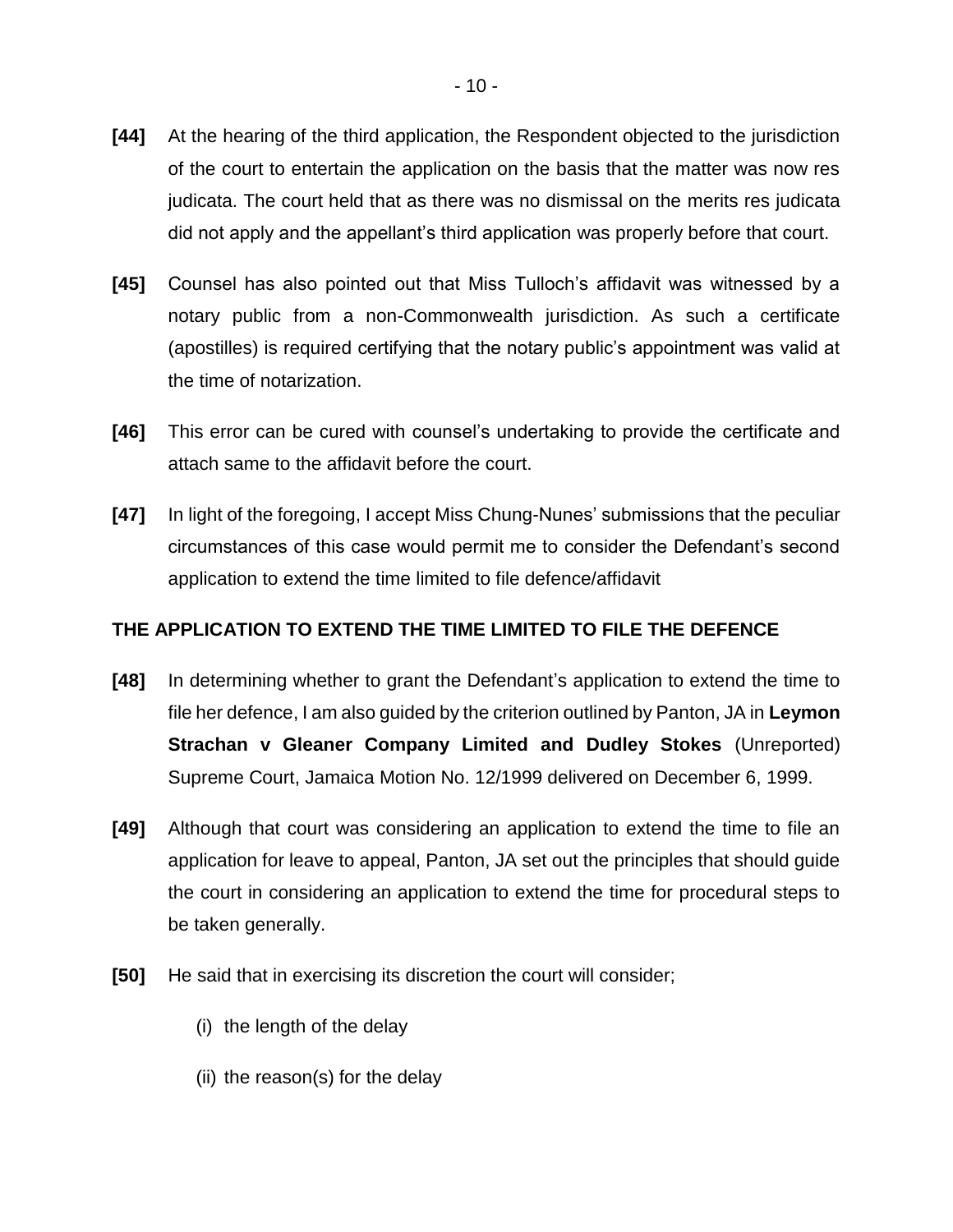- (iii) any prejudice and the degree of the prejudice to other parties where time is extended
- **[51]** Importantly the learned judge also said that notwithstanding the absence of a good reason for the delay, the court is not bound to reject an application for an extension of time as the overriding principle is to ensure that justice is done.

## **DELAY**

- **[52]** In considering the period of delay, I have taken into account the period between February 7, 2020, when Miss Tulloch's defence/affidavit in response should have been filed in keeping with CPR 10. (3)(1); and May 8, 2020. This is when her first application was made. I must also consider the period between July 28, 2020 and September 28, 2020 when her first application was refused and this application was filed. [I have not included the legal vacation as time would not run for this application during the legal vacation].
- **[53]** There was a delay of a little over three (3) months in the first instance and 28 days before the filing of this second application. I do not consider this period to be inordinate. I am guided by the several pronouncements of this court reminding us that time periods prescribed by the rules are important. However, considering the many decisions from both this court and the Court of Appeal, permission has been granted in cases where the delay in making the application was for greater than the cumulative period of almost four (4) months in this case.
- **[54]** The length of the delay in making the application cannot be considered independently of the other factors.

#### **THE DELAY EXPLAINED**

**[55]** In explaining her delay in filing her defence and in applying to extend the time limited to file her defence Miss Williams has said many things.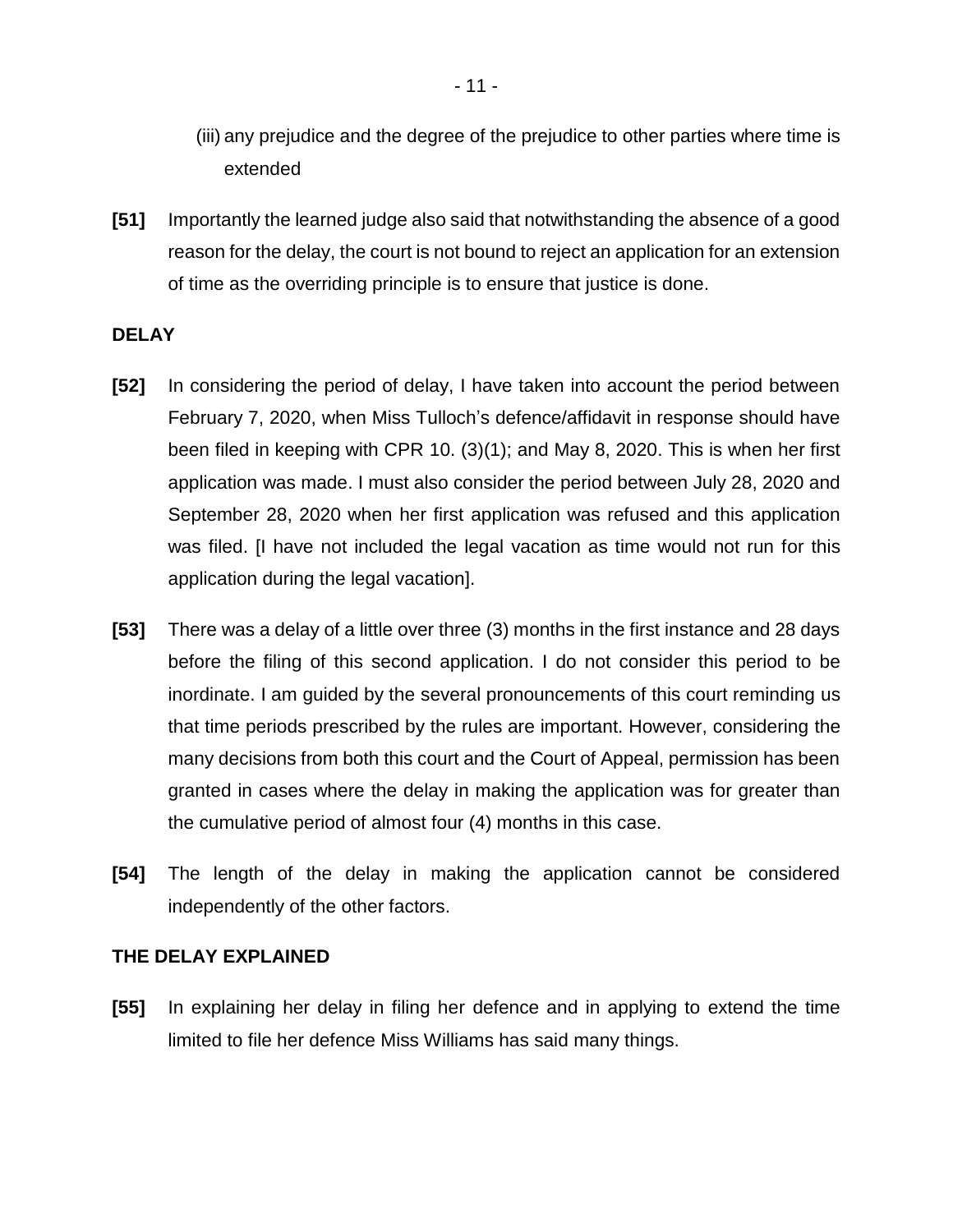At paragraph 40 of her affidavit filed on September 28, 2020 she says that she "was in a complete state of shock and confusion" when she received the Claimant's fixed date claim as while she has not communicated with Mr. Williams for some time, he shares an amicable relationship with her children, particularly her youngest daughter and her grandchildren. She therefore never anticipated "an action of this nature being brought against her".

- **[56]** She further stated that up to the time that she received the fixed date claim, she too shared an amicable relationship with the Claimant. There was no animosity between them which would have precluded them from dealing with the subject property and his claim without resorting to the court.
- **[57]** She admitted that while she received the documents in December 2019, she did not read the claim in its entirety. It was therefore not until her niece's visit in February of the following year that she informed herself of the contents of the document and the consequences of not responding to the claim. It was her niece Patricia Taylor who read the documents and explained the urgent need to retain counsel and respond to the claim. This she did when she visited Jamaica in February 2020.
- **[58]** Aside from her fear of court, she outlined that she was further hampered in instructing her Attorney-at-law as she has admitted that she is unfamiliar with email communications and thus had to seek assistance from her niece Patricia Taylor who lived in another county, New York. Her niece would receive emails from her Attorney-at-law in Jamaica, drive to New Jersey to pick her up and return to New York to read her attorney's emails with her and respond on her behalf.
- **[59]** Her efforts were further hampered by the difficulties she experienced in securing documentation from the Canada Border Services Agency and the Passport Immigration & Citizenship Agency (PICA) here in Jamaica. She has dual citizenship and wished to include evidence as to her travel to Jamaica in relation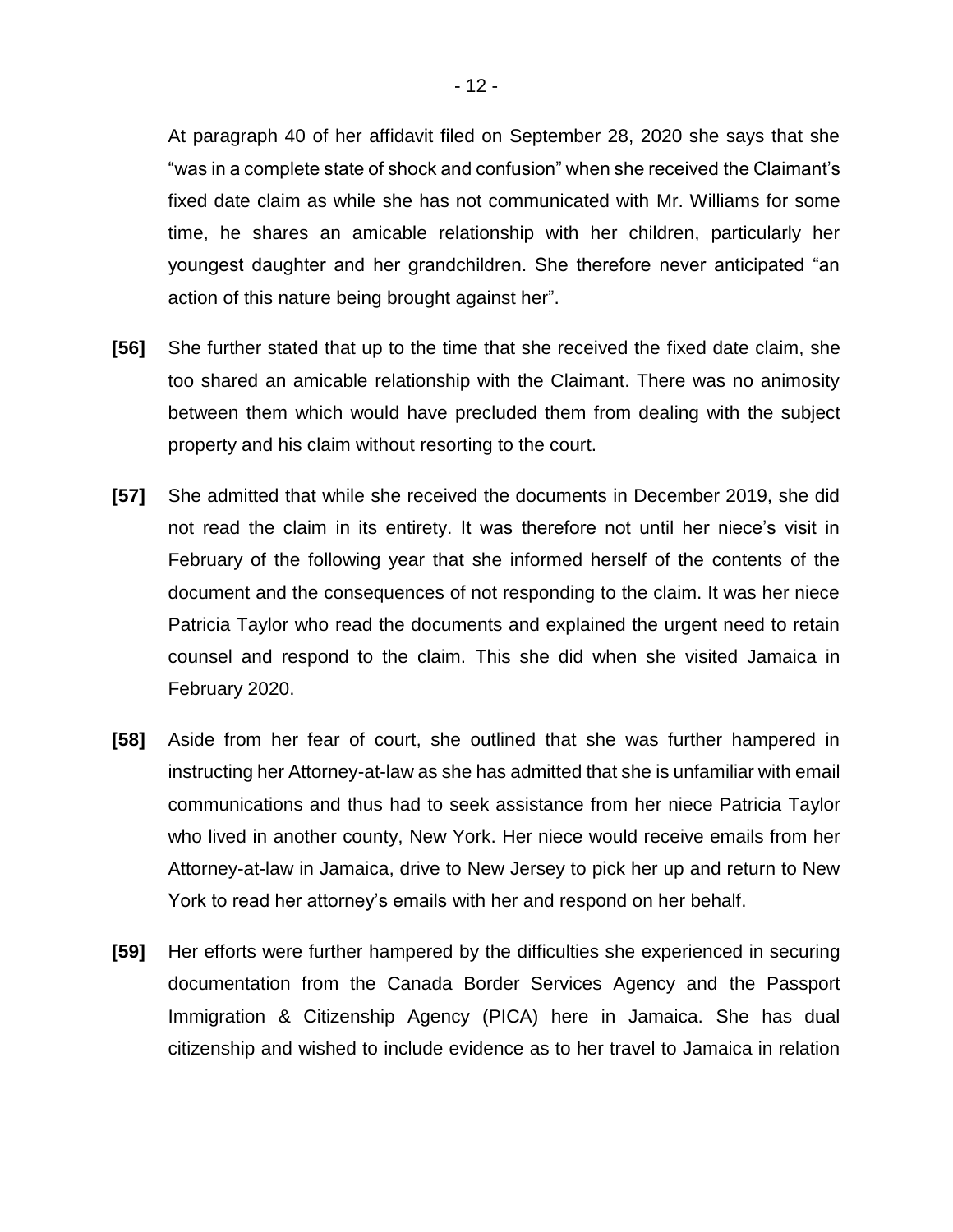to the disputed property. She says that the response from PICA only came on May 8, 2020.

- **[60]** Apart from her own delay in receiving the documentation, she says her Attorneyat-law who is a resident of the parish of St. Catherine was subject to quarantine restrictions imposed on non-essential workers in that parish as a result of the COVID pandemic. This affected her ability to prepare her defence.
- **[61]** Between the period April 13 and 30 2020, she concedes that nothing was done to further the preparation of her defence due to the stay at home orders imposed both in this jurisdiction and in her country of residence.
- **[62]** She further explained that her own movements were restricted as she is a live-in nanny and the children in her care were no longer attending school. She also rarely ventured out during that time only traveling with her niece when she collected her to take her to her home in New York to discuss and respond to the emails from her attorney. In addition, she said the normal hours of operations for businesses were also affected by the restrictions imposed by the authorities as a preventative measure during the pandemic. This also affected her ability to complete her application and defence.

#### **ANALYSIS**

- **[63]** I do not believe that Miss Tulloch has provided a reasonable explanation for her failure to read the claim form and take action between December 2019 and February 2020. While she may have been shocked at being sued by Mr. Williams and even fearful of court proceedings, I would think that the very nature of the documents she received should have propelled her to seek immediate legal assistance.
- **[64]** She has however to my mind explained and accounted for the period between February 2020 (when her niece bought the details of the claim to her attention and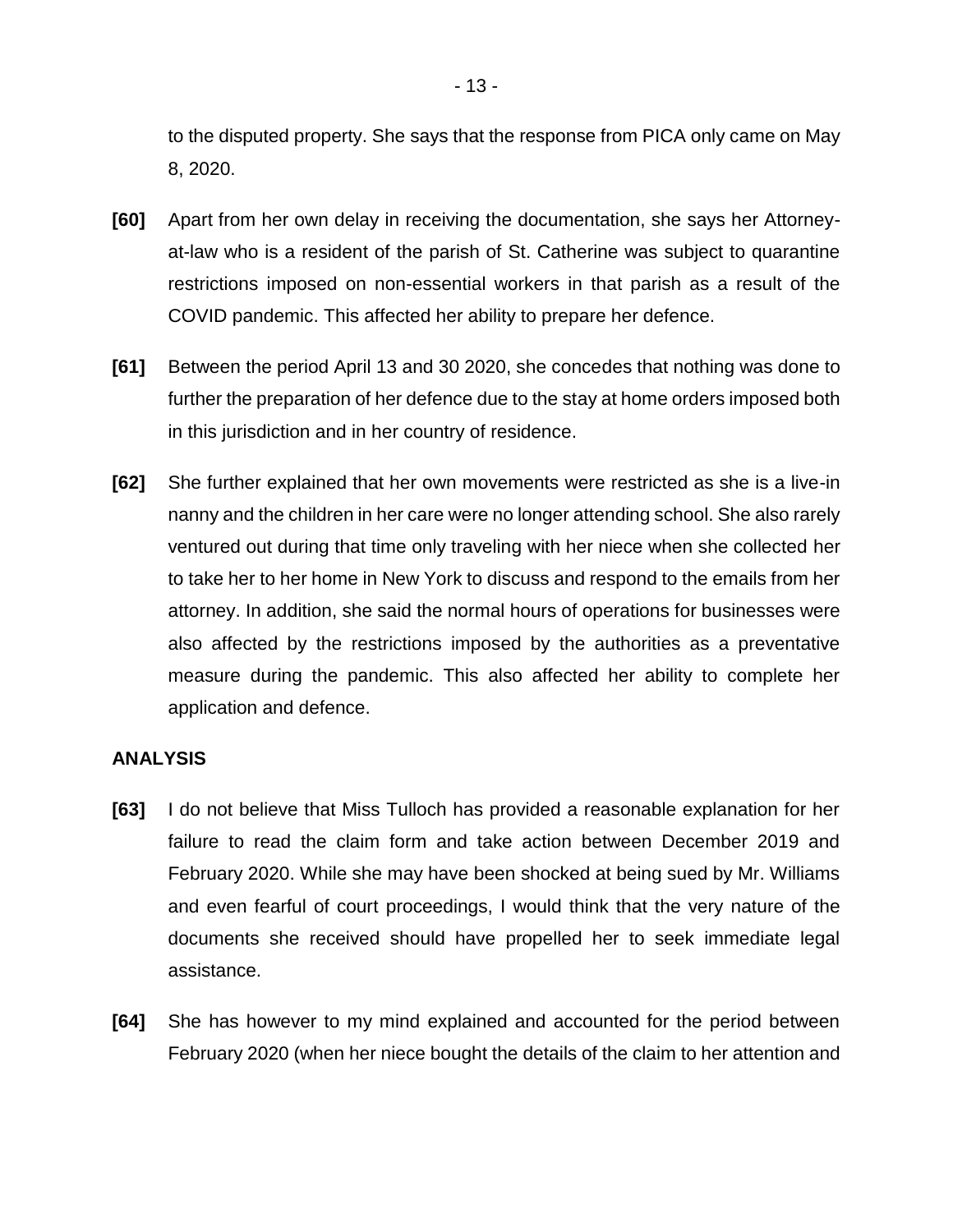the urgent need to respond to same) and the filing of her previous application on May 8, 2020.

- **[65]** The court term would have ended shortly after Master Mott Tulloch-Reid's order of July 28, 2020. This second application was filed on September 28, 2020, after the legal vacation in August. While no explanation is provided for the intervening period, (during the period leading up to September 28, 2020,) it is not a lengthy period. Given the detail provided in Miss Tulloch's second affidavit, a reasonable inference to be drawn is that this second application and affidavit were being prepared during that time.
- **[66]** It has not escaped me that no explanation has been provided for the delay in filing the Acknowledgment of Service. This would be an oversight on counsel's part as well as there being no explanation as to why it was only filed on August 4, 2020.
- **[67]** The purpose of filing an Acknowledgment of Service is to confirm receipt of the claim and to inform the Claimant and the court as to whether the Defendant intends to challenge or admit the claim against her. While the Acknowledgement of Service was not filed until August 2020, there could be no doubt that Miss Tulloch had received the claim and intended to defend the claim prior to the filing of the Acknowledgment of Service.
- **[68]** Given the detailed evidence outlined in Miss Tulloch's affidavit explaining the efforts she took as well as her counsel's efforts towards preparing a defence, it would seem that the failure to file an Acknowledgment of Service could have been an oversight or inadvertence on counsel's part. In the circumstances in the interest of justice it would be unfair to penalize the Defendant for counsel's oversight. Brooks JA (as he then was) has accepted that inadvertence is not an unreasonable explanation in some instances (**Attorney General of Jamaica v Rashaka Brooks**  (supra))
- **[69]** In any event, the rules do not provide any sanction for a defendant who fails to file an acknowledgement of service within the prescribed time in response to a fixed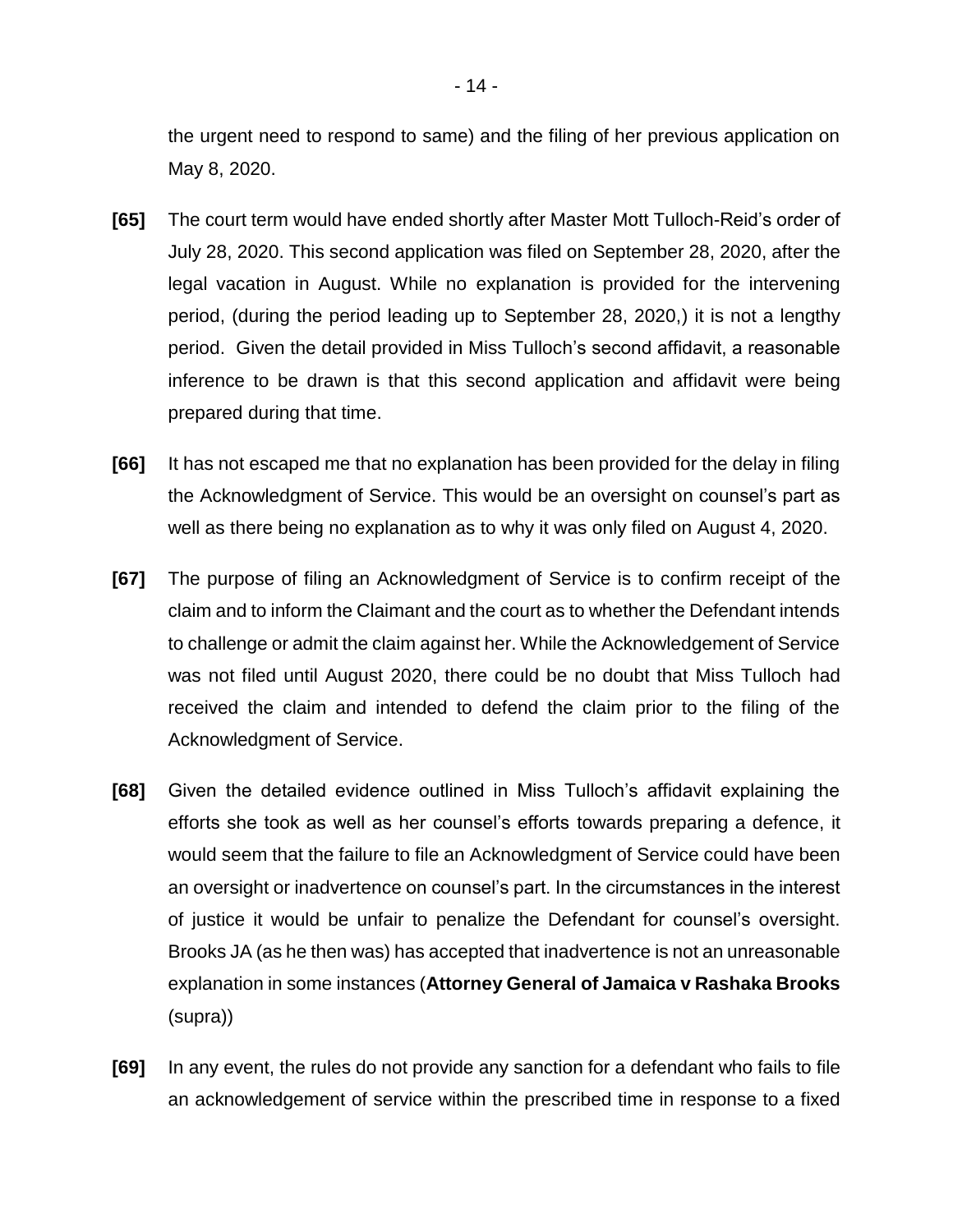date claim. There is no provision for a judgment to be entered in default of an acknowledgement of service for a fixed date claim.

#### **THE DEFENCE**

- **[70]** It is equally important to examine the proposed defence in order to determine whether it discloses an arguable defence to Mr. Williams' claim.
- **[71]** Miss Tulloch's defence is summarized at paragraph's [5] [37] of her affidavit filed on September 28, 2020. She states that although the parties purchased the Bower's Estate property as joint tenants, she claims to have dispossessed Mr. Williams of his interest in the property.
- **[72]** She concedes that initially they both contributed to the cost of constructing the home situated on the property. However, she alleges that after 2006, Mr. Williams never visited the premises or exercised any ownership over same.
- **[73]** Reference is made to a visit he made to the premises in 2015, only after he requested and obtained permission to use the premises, returning the key to her agent after his departure. The Defendant avers that on his own admission, Mr. Williams cannot speak to the state of the premises nor does he speak to any contribution to the premises after 2006.
- **[74]** On this basis, she alleges that Mr. Williams abandoned his interest in the property and could not now seek to exercise any interest in same.
- **[75]** The defence raises triable issues and is not fanciful. Whether she will succeed on her defence is not an issue for the court at this stage. (**Swain v Halliman**) It is sufficient if the defendant is able to show that she has a good defence on the merits.

## **PREJUDICE**

**[76]** I must also consider any prejudice real or substantial, to the Claimant as a result of the Defendant's delay. The Claimant has not pleaded any prejudice. I am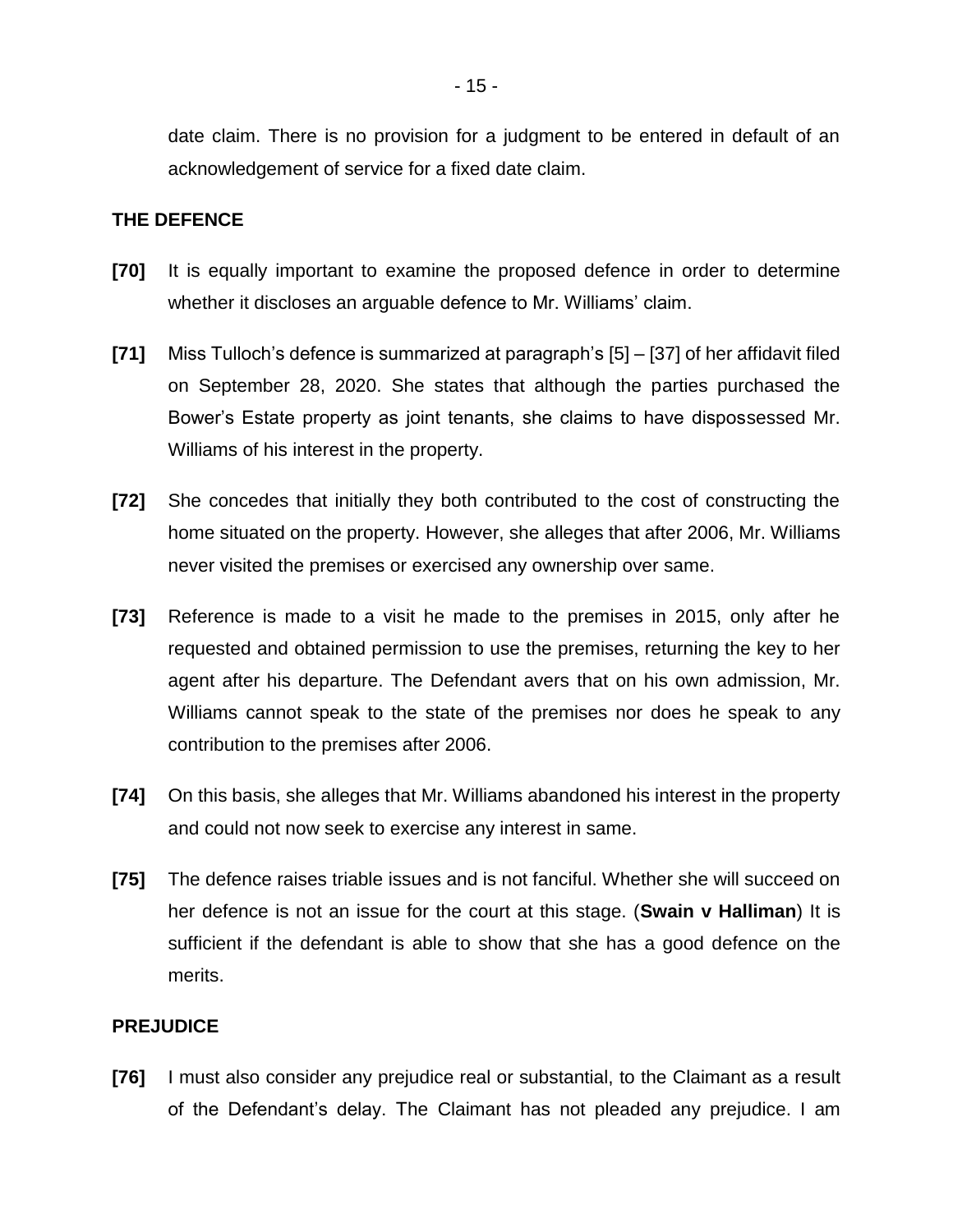cognizant of the fact that the most obvious prejudice to any Claimant will be any delay experienced in securing a timely trial date.

- **[77]** In considering the issue of prejudice Panton, JA spoke particularly of "any prejudice and the degree of the prejudice to the parties" where time is extended. (**Leymon Strachan v The Gleaner Company Ltd & Anor,** supra)
- **[78]** At the end of hearing of the Defendant's first application to extend the time to file her defence, the claim was set down for hearing on May 5, 2021 for three hours. With the necessary case management orders, there is nothing before me that would preclude the parties from keeping that date.

## **CONCLUSION**

**[79]** This court has accepted the approach suggested by Sir Thomas Bingham, MR in **Costellow v Somerset County Council** [1993] 1 WLR 256, 264 (h) where he said;

> *"Saving special cases or exceptional circumstances it can rarely be appropriate, on an overall assessment of what justice requires to deny the plaintiff an extension, (where the denial will stifle his action) because of a procedural default, which even if unjustifiable, has caused the defendant no prejudice for which he cannot be compensated by an award of costs."*

- **[80]** I would venture to say that this principle would equally apply to this Defendant and her application to extend the time limited to filing her Acknowledgment of Service and Defence.
- **[81]** It would be inconsistent with the overriding objective of dealing with all cases justly to close the door on a defendant who failed to adhere to a prescribed rule, where no sanctions apply as a result of this procedural breach and in circumstances where no prejudice is pleaded and the scheduled trial date can still be retained.

## **DISPOSITION**

**[82]** In light of the foregoing I make the following orders: